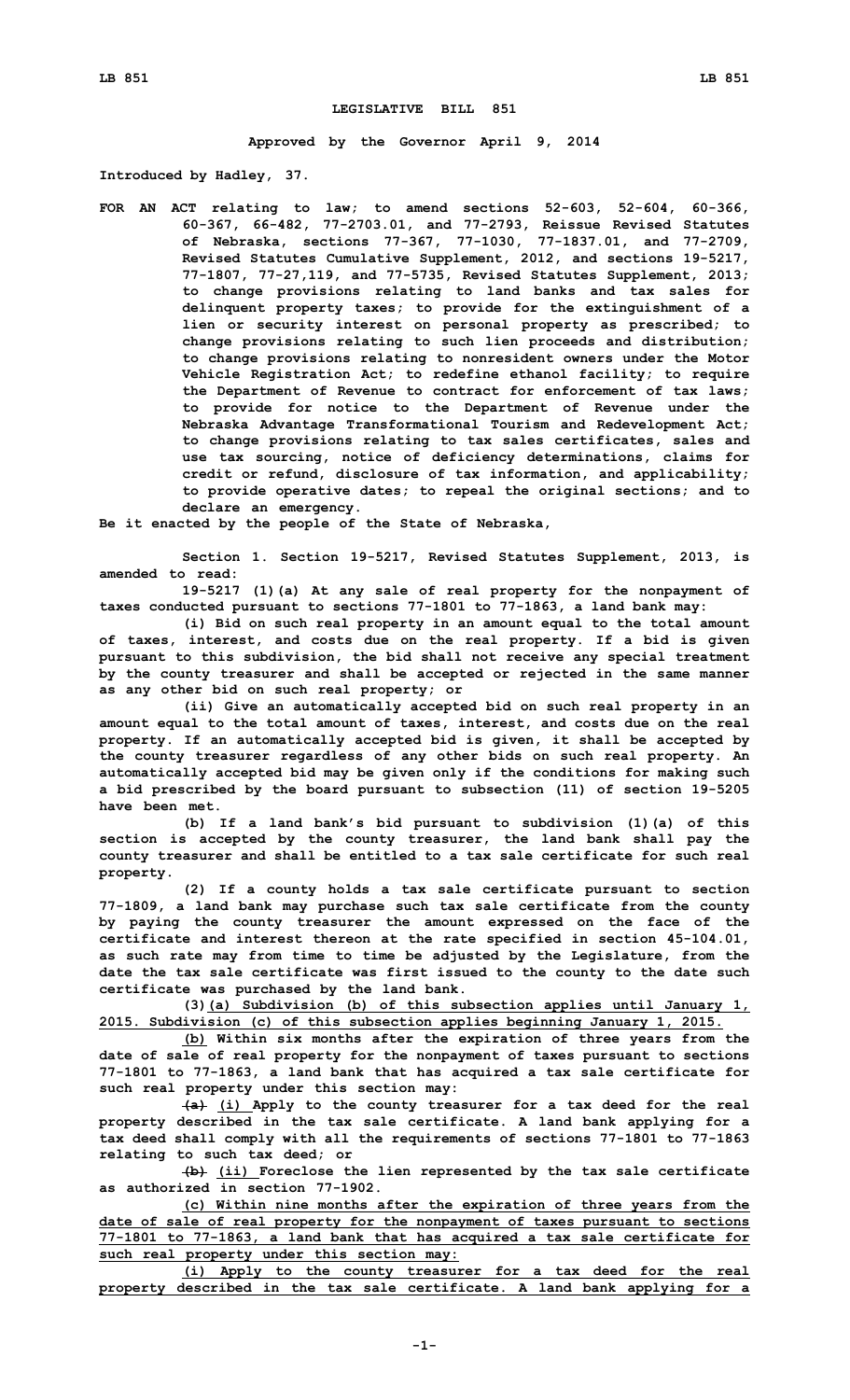**tax deed shall comply with all the requirements of sections 77-1801 to 77-1863 relating to such tax deed; or**

**(ii) Foreclose the lien represented by the tax sale certificate as authorized in section 77-1902.**

**Sec. 2. Section 52-603, Reissue Revised Statutes of Nebraska, is amended to read:**

**52-603 In accordance with the terms of the notice given as provided by section 52-601.01, <sup>a</sup> sale of the goods for reasonable value may be had to satisfy any valid claim of the claimant for which he the claimant has <sup>a</sup> lien on the goods. Such sale shall extinguish any lien or security interest in the goods of <sup>a</sup> lienholder or security interest holder to which notice of sale was mailed pursuant to section 52-601.01.**

**Sec. 3. Section 52-604, Reissue Revised Statutes of Nebraska, is amended to read:**

**52-604 From the proceeds of such sale the claimant shall make application in the following order: (1) To satisfy his or her lien, including the reasonable charges of notice, advertisement, and sale; and (2) to satisfy the obligations secured by the lien or security interest of any lienholder or security interest holder of record. The balance, if any, of such proceeds shall be delivered to the county treasurer of the county in which the sale was made. The treasurer of the county in which the property was sold shall issue his or her receipt therefor. for the balance of such proceeds. The county treasurer shall make proper entry in the books of his or her office of all money so such proceeds paid over to him or her, and shall hold the money for <sup>a</sup> period of five years, and immediately thereafter shall pay the same into the school fund of the proper county, to be appropriated for the support of the schools, unless the owner of the property sold, his or her legal representatives, or any lien lienholder or security interest holder of record, whose lien or security interest has not previously been satisfied shall, within such period of five years after such money shall proceeds have been deposited with the treasurer, furnish satisfactory evidence of the ownership of such property or satisfactory evidence of the lien or security interest, in which event he, she, or they shall be entitled to receive from such the county treasurer the amount so deposited with him or her.**

**Sec. 4. Section 60-366, Reissue Revised Statutes of Nebraska, is amended to read:**

**60-366 (1) Any nonresident owner who desires to register <sup>a</sup> motor vehicle or trailer in this state shall register in the county where the motor vehicle or trailer is domiciled or where the owner conducts a bona fide business.**

**(2) <sup>A</sup> nonresident owner, except as provided in subsection subsections (3) and (4) of this section, owning any motor vehicle or trailer which has been properly registered in the state, country, or other place of which the owner is <sup>a</sup> resident, and which at all times, when operated or towed in this state, has displayed upon it the license plate or plates issued for such motor vehicle or trailer in the place of residence of such owner, may operate or permit the operation or tow or permit the towing of such motor vehicle or trailer within the state without registering such motor vehicle or trailer or paying any fees to this state.**

**(3) Any nonresident owner gainfully employed or present in this state, operating <sup>a</sup> motor vehicle or towing <sup>a</sup> trailer in this state, shall register such motor vehicle or trailer in the same manner as <sup>a</sup> Nebraska resident, after thirty days of continuous employment or presence in this state, unless the state of his or her legal residence grants immunity from such requirements to residents of this state operating <sup>a</sup> motor vehicle or towing <sup>a</sup> trailer in that state. Any nonresident owner who operates <sup>a</sup> motor vehicle or tows <sup>a</sup> trailer in this state for thirty or more continuous days shall register such motor vehicle or trailer in the same manner as <sup>a</sup> Nebraska resident unless the state of his or her legal residence grants immunity from such requirements to residents of this state operating <sup>a</sup> motor vehicle or towing <sup>a</sup> trailer in that state.**

**(4)(a) The Department of Motor Vehicles or the Department of Revenue may determine (i) that <sup>a</sup> limited liability company, partnership, corporation, or other business entity that is organized under the laws of another state or country and that owns or holds title to <sup>a</sup> recreational vehicle is <sup>a</sup> shell company used to avoid proper registration of the recreational vehicle in this state and (ii) that the recreational vehicle is controlled by <sup>a</sup> Nebraska resident.**

**(b) Factors that the Department of Motor Vehicles or the Department of Revenue may consider to determine that the limited liability company, partnership, corporation, or other business entity is <sup>a</sup> shell company used to avoid proper registration of the recreational vehicle in this state include,**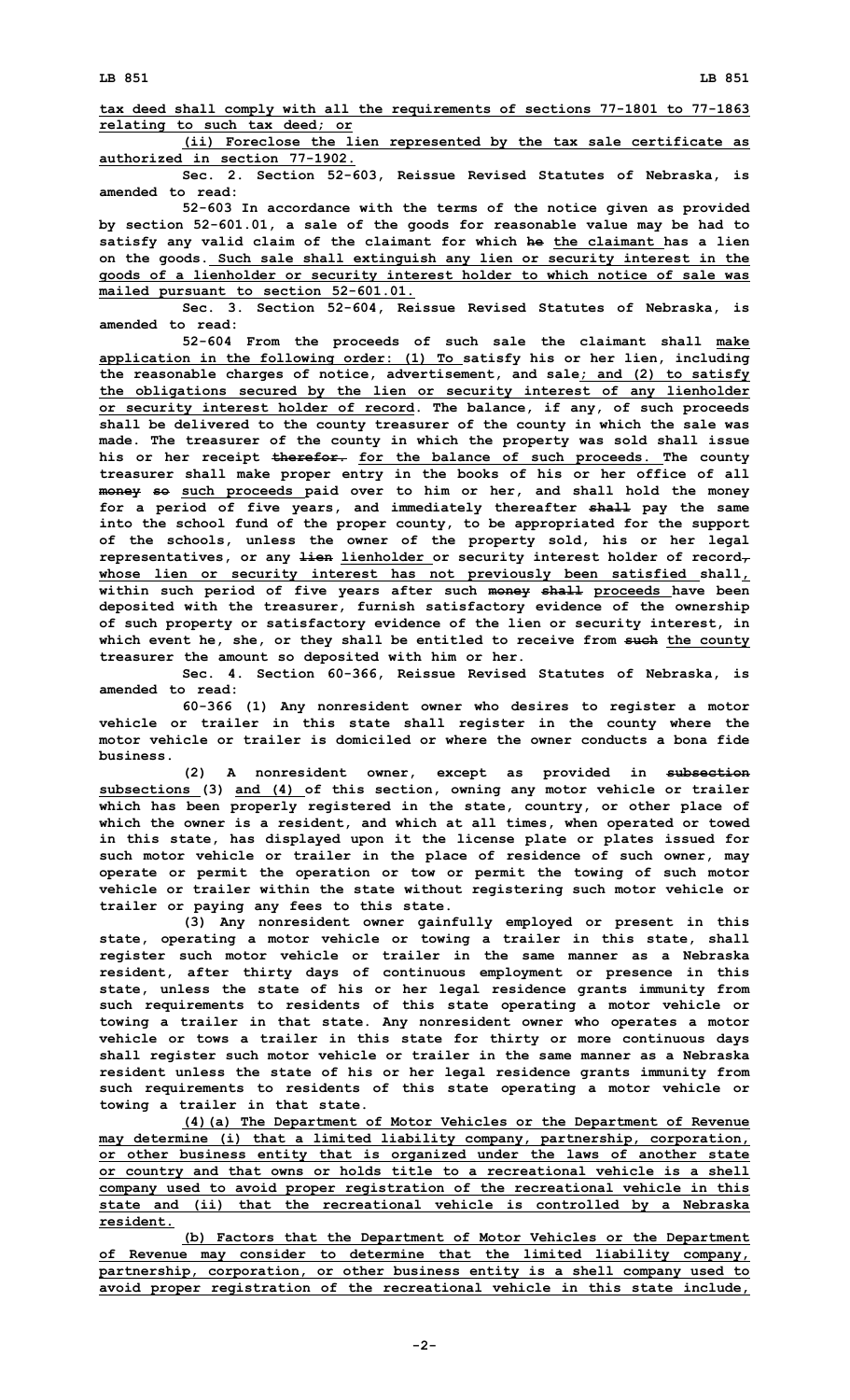**but are not limited to:**

**(i) The limited liability company, partnership, corporation, or other business entity lacks <sup>a</sup> business activity or purpose;**

**(ii) The limited liability company, partnership, corporation, or other business entity does not maintain <sup>a</sup> physical location in this state;**

**(iii) The limited liability company, partnership, corporation, or other business entity does not employ individual persons and provide those persons with Internal Revenue Service Form W-2 wage and tax statements; or**

**(iv) The limited liability company, partnership, corporation, or other business entity fails to file federal tax returns or fails to file <sup>a</sup> state tax return in this state.**

**(c) Factors that the Department of Motor Vehicles or the Department of Revenue may consider to determine that the recreational vehicle is controlled by <sup>a</sup> Nebraska resident include, but are not limited to:**

**(i) <sup>A</sup> Nebraska resident was the initial purchaser of the recreational vehicle;**

**(ii) <sup>A</sup> Nebraska resident operated or stored the recreational vehicle in this state for any period of time;**

**(iii) <sup>A</sup> Nebraska resident is <sup>a</sup> member, partner, or shareholder or is otherwise affiliated with the limited liability company, partnership, corporation, or other business entity purported to own the recreational vehicle; or**

**(iv) <sup>A</sup> Nebraska resident is insured to operate the recreational vehicle.**

**(d) If the Department of Motor Vehicles or the Department of Revenue makes the determinations described in subdivision (4)(a) of this section, there is <sup>a</sup> rebuttable presumption that:**

**(i) The Nebraska resident in control of the recreational vehicle is the actual owner of the recreational vehicle;**

**(ii) Such Nebraska resident is required to register the recreational vehicle in this state and is liable for all motor vehicle taxes, motor vehicle fees, and registration fees as provided in the Motor Vehicle Registration Act; and**

**(iii) The purchase of the recreational vehicle is subject to sales or use tax under section 77-2703.**

**(e) The Department of Motor Vehicles or the Department of Revenue shall notify the Nebraska resident who is presumed to be the owner of the recreational vehicle that he or she is required to register the recreational vehicle in this state, pay any applicable taxes and fees for proper registration of the recreational vehicle under the Motor Vehicle Registration Act, and pay any applicable sales or use tax due on the purchase under the Nebraska Revenue Act of 1967 no later than thirty days after the date of the notice.**

**(f)(i) For <sup>a</sup> determination made by the Department of Motor Vehicles under this subsection, the Nebraska resident who is presumed to be the owner of the recreational vehicle may accept the determination and pay the county treasurer as shown in the notice, or he or she may dispute the determination and appeal the matter. Such appeal shall be filed with the Director of Motor Vehicles within thirty days after the date of the notice or the determination will be final. The director shall appoint <sup>a</sup> hearing officer who shall hear the appeal and issue <sup>a</sup> written decision. Such appeal shall be in accordance with the Administrative Procedure Act. Following <sup>a</sup> final determination in the appeal in favor of the Department of Motor Vehicles or if no further appeal is filed, the Nebraska resident shall owe the taxes and fees determined to be due, together with any costs for the appeal assessed against the owner.**

**(ii) For <sup>a</sup> determination made by the Department of Revenue under this subsection, the Nebraska resident who is presumed to be the owner of the recreational vehicle may appeal the determination made by the Department of Revenue, and such appeal shall be in accordance with section 77-2709.**

**(g) If the Nebraska resident who is presumed to be the owner of the recreational vehicle fails to pay the motor vehicle taxes, motor vehicle fees, registration fees, or sales or use tax required to be paid under this subsection, he or she shall be assessed <sup>a</sup> penalty of fifty percent of such unpaid taxes and fees. Such penalty shall be remitted by the county treasurer or the Department of Revenue to the State Treasurer for credit to the Highway Trust Fund.**

**Sec. 5. Section 60-367, Reissue Revised Statutes of Nebraska, is amended to read:**

**60-367 The Except as otherwise provided in section 60-366, the provisions of the Motor Vehicle Registration Act relative to registration and display of registration numbers do not apply to <sup>a</sup> motor vehicle or trailer owned by <sup>a</sup> nonresident of this state, other than <sup>a</sup> foreign corporation doing**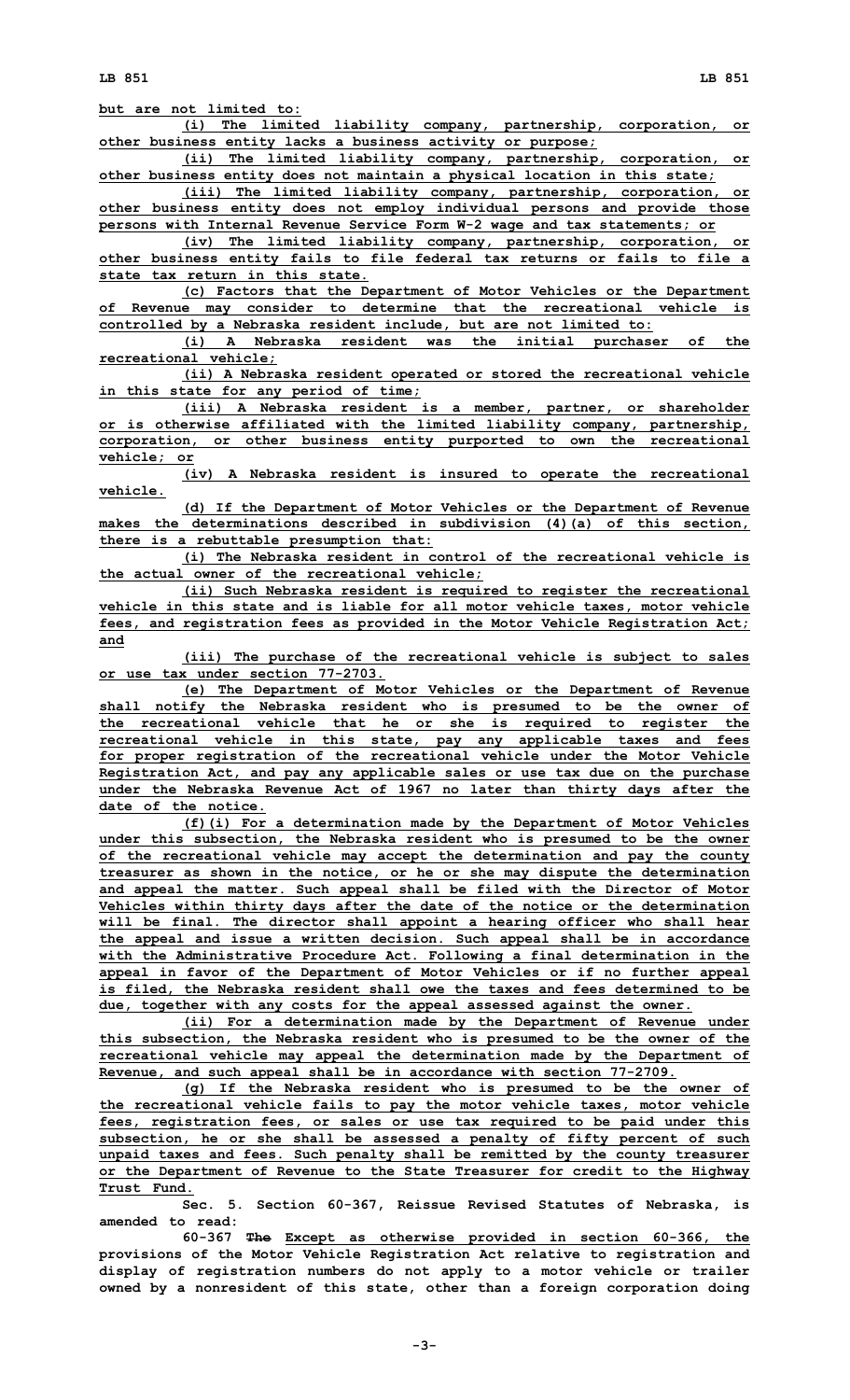**business in this state, if the owner thereof has complied with the provisions of the law of the foreign country, state, territory, or federal district of his or her residence relative to registration of motor vehicles or trailers and the display of registration numbers thereon and conspicuously displays his or her registration numbers as required thereby.**

**Sec. 6. Section 66-482, Reissue Revised Statutes of Nebraska, is amended to read:**

**66-482 For purposes of sections 66-482 to 66-4,149:**

**(1) Motor vehicle shall have the same definition as in section 60-339;**

**(2) Motor vehicle fuel shall include all products and fuel commonly or commercially known as gasoline, including casing head or natural gasoline, and shall include any other liquid and such other volatile and inflammable liquids as may be produced, compounded, or used for the purpose of operating or propelling motor vehicles, motorboats, or aircraft or as an ingredient in the manufacture of such fuel. Agricultural ethyl alcohol produced for use as a motor vehicle fuel shall be considered a motor vehicle fuel. Motor vehicle fuel shall not include the products commonly known as methanol, kerosene oil, kerosene distillate, crude petroleum, naphtha, and benzine with <sup>a</sup> boiling point over two hundred degrees Fahrenheit, residuum gas oil, smudge oil, leaded automotive racing fuel with an American Society of Testing Materials research method octane number in excess of one hundred five, and any petroleum product with an initial boiling point under two hundred degrees Fahrenheit, <sup>a</sup> ninety-five percent distillation (recovery) temperature in excess of four hundred sixty-four degrees Fahrenheit, an American Society of Testing Materials research method octane number less than seventy, and an end or dry point of distillation of five hundred seventy degrees Fahrenheit maximum;**

**(3) Agricultural ethyl alcohol shall mean ethyl alcohol produced from cereal grains or agricultural commodities grown within the continental United States and which is <sup>a</sup> finished product that is <sup>a</sup> nominally anhydrous ethyl alcohol meeting American Society for Testing and Materials D4806 standards. For the purpose of sections 66-482 to 66-4,149, the purity of the ethyl alcohol shall be determined excluding denaturant and the volume of alcohol blended with gasoline for motor vehicle fuel shall include the volume of any denaturant required pursuant to law;**

**(4) Alcohol blend shall mean <sup>a</sup> blend of agricultural ethyl alcohol in gasoline or other motor vehicle fuel, such blend to contain not less than five percent by volume of alcohol;**

**(5) Supplier shall mean any person who owns motor fuels imported by barge, barge line, or pipeline and stored at <sup>a</sup> barge, barge line, or pipeline terminal in this state;**

**(6) Distributor shall mean any person who acquires ownership of motor fuels directly from <sup>a</sup> producer or supplier at or from <sup>a</sup> barge, barge line, pipeline terminal, or ethanol or biodiesel facility in this state;**

**(7) Wholesaler shall mean any person, other than <sup>a</sup> producer, supplier, distributor, or importer, who acquires motor fuels for resale;**

**(8) Retailer shall mean any person who acquires motor fuels from <sup>a</sup> producer, supplier, distributor, wholesaler, or importer for resale to consumers of such fuel;**

**(9) Importer shall mean any person who owns motor fuels at the time such fuels enter the State of Nebraska by any means other than barge, barge line, or pipeline. Importer shall not include <sup>a</sup> person who imports motor fuels in <sup>a</sup> tank directly connected to the engine of <sup>a</sup> motor vehicle, train, watercraft, or airplane for purposes of providing fuel to the engine to which the tank is connected;**

**(10) Exporter shall mean any person who acquires ownership of motor fuels from any licensed producer, supplier, distributor, wholesaler, or importer exclusively for use or resale in another state;**

**(11) Gross gallons shall mean measured gallons without adjustment or correction for temperature or barometric pressure;**

**(12) Diesel fuel shall mean all combustible liquids and biodiesel which are suitable for the generation of power for diesel-powered vehicles, except that diesel fuel shall not include kerosene;**

**(13) Compressed fuel shall mean any fuel defined as compressed fuel in section 66-6,100;**

**(14) Person shall mean any individual, firm, partnership, limited liability company, company, agency, association, corporation, state, county, municipality, or other political subdivision. Whenever <sup>a</sup> fine or imprisonment is prescribed or imposed in sections 66-482 to 66-4,149, the word person as applied to <sup>a</sup> partnership, <sup>a</sup> limited liability company, or an association shall mean the partners or members thereof;**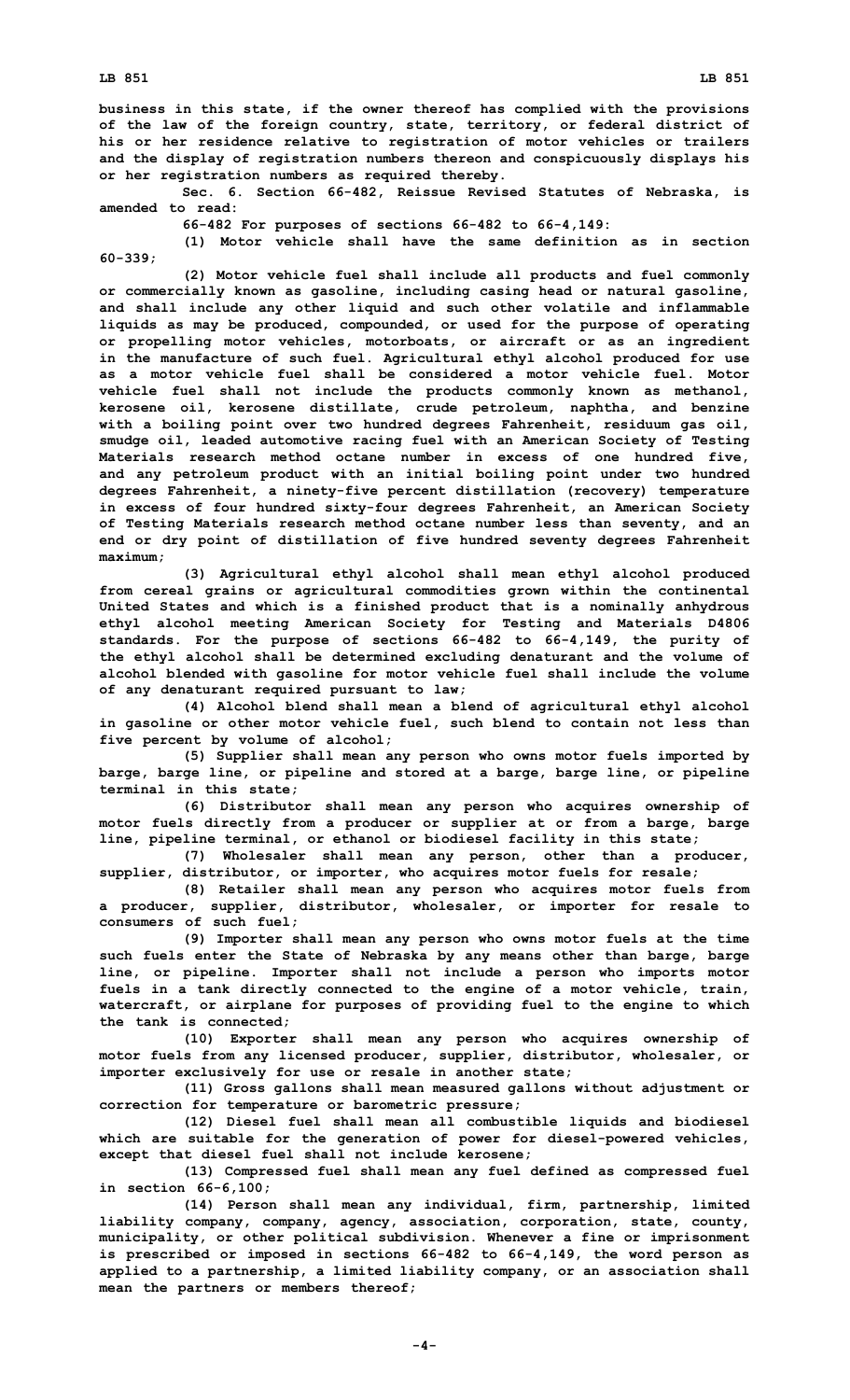**(15) Department shall mean the Motor Fuel Tax Enforcement and Collection Division of the Department of Revenue;**

**(16) Semiannual period shall mean either the period which begins on January 1 and ends on June 30 of each year or the period which begins on July 1 and ends on December 31 of each year;**

**(17) Producer shall mean any person who manufactures agricultural ethyl alcohol or biodiesel at an ethanol or biodiesel facility in this state;**

**(18) Highway shall mean every way or place generally open to the use of the public for the purpose of vehicular travel, even though such way or place may be temporarily closed or travel thereon restricted for the purpose of construction, maintenance, repair, or reconstruction;**

**(19) Kerosene shall mean kerosene meeting the specifications as found in the American Society for Testing and Materials publication D3699 entitled Standard Specifications for Kerosene;**

**(20) Biodiesel shall mean mono-alkyl esters of long chain fatty acids derived from vegetable oils or animal fats which conform to American Society for Testing and Materials D6751 specifications for use in diesel engines. Biodiesel refers to the pure fuel before blending with diesel fuel;**

**(21) Motor fuels shall mean motor vehicle fuel, diesel fuel, aircraft fuel, or compressed fuel;**

**(22) Ethanol facility shall mean <sup>a</sup> plant which produces agricultural ethyl alcohol; and under the provisions described in section 66-1344; and**

**(23) Biodiesel facility shall mean <sup>a</sup> plant which produces biodiesel.**

**Sec. 7. Section 77-367, Revised Statutes Cumulative Supplement, 2012, is amended to read:**

**77-367 (1) The Department of Revenue may contract to procure products and services to develop, deploy, or administer systems or programs which identify nonfilers of returns, underreporters, or nonpayers of taxes administered by the department or improper or fraudulent payments made through programs administered by the department. The department shall enter into at least one such contract by December 31, 2014, and such contract shall be for the purpose of identifying nonfilers of returns with <sup>a</sup> tax liability in any amount or underreporters or nonpayers of taxes with an outstanding tax liability of at least five thousand dollars. Fees for services, reimbursements, costs incurred by the department, or other remuneration may be funded from the amount of tax, penalty, interest, or other recovery actually collected and shall be paid only after the amount is collected. The Legislature intends to appropriate an amount from the tax, penalty, interest, and other recovery actually collected, not to exceed the amount collected, which is sufficient to pay for services, reimbursements, costs incurred by the department, or other remuneration pursuant to this section. Vendors entering into <sup>a</sup> contract with the department pursuant to this section are subject to the requirements and penalties of the confidentiality laws of this state regarding tax information.**

**(2) Ten percent of all proceeds received during each calendar year due to the contracts entered into pursuant to this section shall be deposited in the Department of Revenue Enforcement Fund for purposes of identifying nonfilers, underreporters, nonpayers, and improper or fraudulent payments.**

**(3) The Tax Commissioner shall submit electronically an annual report to the Revenue Committee of the Legislature and Appropriations Committee of the Legislature on the amount of dollars generated during the previous fiscal year pursuant to this section.**

**Sec. 8. Section 77-1030, Revised Statutes Cumulative Supplement, 2012, is amended to read:**

**77-1030 (1) In order to utilize the incentives set forth in the Nebraska Advantage Transformational Tourism and Redevelopment Act, the taxpayer shall file an application, on <sup>a</sup> form developed by an association of municipalities organized statewide, requesting an agreement.**

**(2) The application shall contain:**

**(a) <sup>A</sup> written statement describing the plan of employment and investment for <sup>a</sup> qualified business in this state;**

**(b) Sufficient documents, plans, and specifications as required by the municipality to support the plan and to define <sup>a</sup> project and <sup>a</sup> feasibility study. The plans shall include evidence that demonstrates that the project is feasible only with the incentives provided by the act;**

**(c) <sup>A</sup> nonrefundable application fee of two thousand five hundred dollars; and**

**(d) <sup>A</sup> timetable showing the expected local option sales tax refunds and what year they are expected to be claimed.**

**The application and all supporting information shall be confidential except for the name of the taxpayer, the location of the project, and the amounts of increased employment and investment.**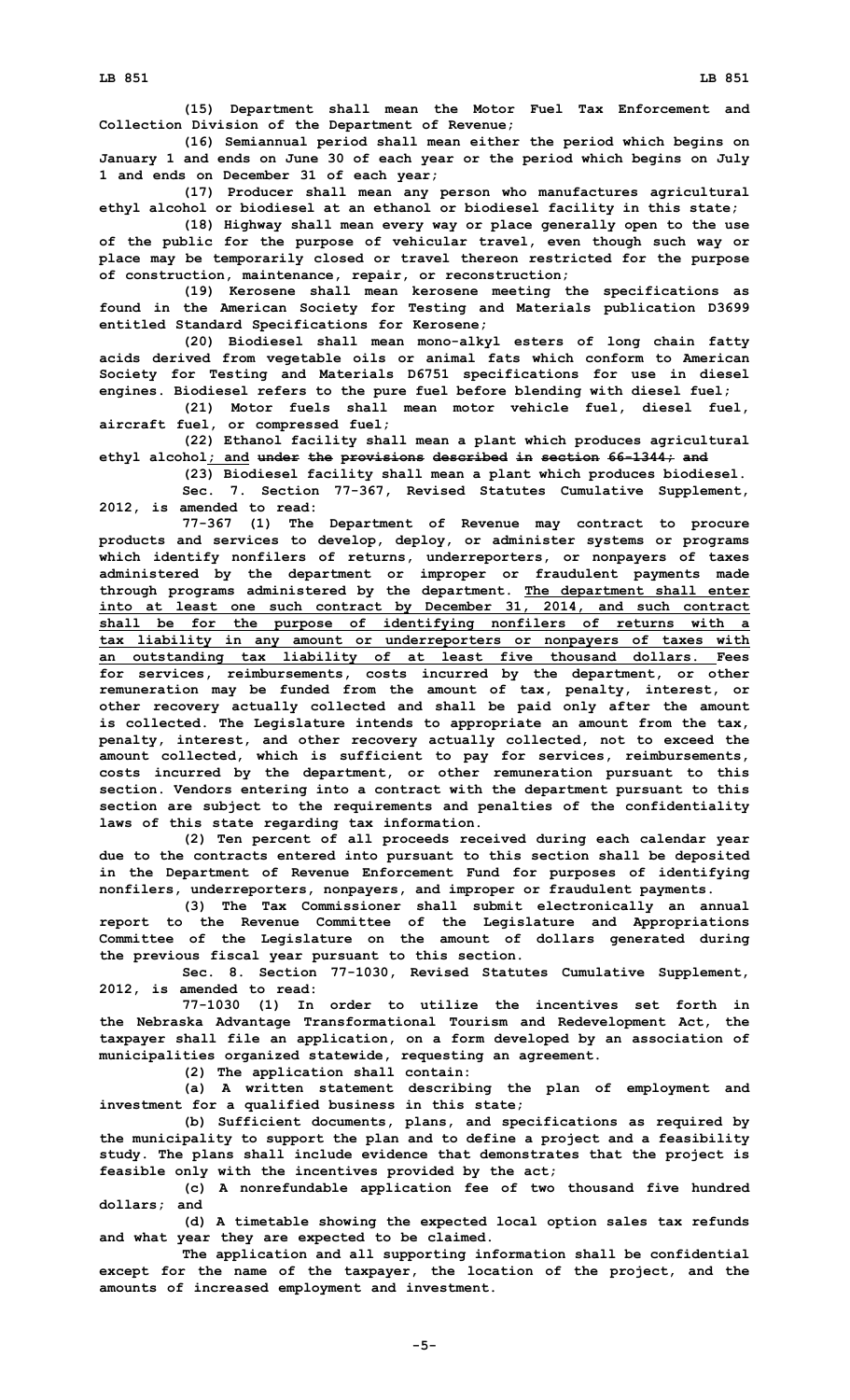**(3) An application must be complete to establish the date of the application. An application shall be considered complete once it contains the items listed in subsection (2) of this section, regardless of the municipality's additional needs pertaining to information or clarification in order to approve or not approve the application.**

**(4) The municipality shall conduct an internal review of the feasibility study. If the municipality determines that the feasibility study demonstrates that the project can meet the requirements of the act, then the municipality shall conduct its own study with an independent third party, the cost of which shall be paid in full by the applicant. The cost of the study required under this subsection shall be in addition to the fee required under subsection (2) of this section. The purpose of the study is to verify or nullify the results of the feasibility study provided by the applicant. Additionally, the study shall examine the ability of the applicant to meet the requirements of the act. The study shall make <sup>a</sup> recommendation to the municipality on whether to proceed with the project or not.**

**(5) Once satisfied that the plan in the application defines <sup>a</sup> project consistent with the purposes stated in the Nebraska Advantage Transformational Tourism and Redevelopment Act in one or more qualified business activities within this state, that the taxpayer and the plan will qualify for incentives under the act, and that the required levels of employment and investment for the project will be met prior to the end of the fourth year after the year in which the application was submitted, the municipality shall certify the application. Certification shall require approval by <sup>a</sup> majority vote by the members of the governing body of the municipality. A municipality shall notify the Department of Revenue of any application certified under this section on or before January 1 immediately following such certification. For any application certified under this section prior to the operative date of this section, the certifying municipality shall notify the Department of Revenue of such application on or before January 1, 2015.**

**(6) After certification, the taxpayer and the municipality shall enter into <sup>a</sup> written agreement. The taxpayer shall agree to complete the project, and the municipality shall designate the approved plan of the taxpayer as <sup>a</sup> project and, in consideration of the taxpayer's agreement, agree to allow the taxpayer to use the incentives contained in the Nebraska Advantage Transformational Tourism and Redevelopment Act. The application, and all supporting documentation, to the extent approved, shall be considered <sup>a</sup> part of the agreement. The agreement shall state:**

**(a) The levels of employment and investment required by the act for the project;**

**(b) The time period under the act in which the required levels must be met;**

**(c) The documentation the taxpayer will need to supply when claiming an incentive under the act;**

**(d) The date the application was filed; and**

**(e) <sup>A</sup> requirement that the company update the municipality annually on any changes in plans or circumstances which affect the timetable of local option sales tax refunds as set out in the application. If the company fails to comply with this requirement, the municipality may defer any pending local option sales tax refunds until the company does comply.**

**(7) <sup>A</sup> taxpayer and <sup>a</sup> municipality may enter into agreements for more than one project and may include more than one project in <sup>a</sup> single agreement. The projects may be either sequential or concurrent. A project may involve the same location as another project. No new employment or new investment shall be included in more than one project for either the meeting of the employment or investment requirements or the creation of incentives. When projects overlap and the plans do not clearly specify, then the taxpayer shall specify in which project the employment or investment belongs.**

**(8) The taxpayer may request that an agreement be modified if the modification is consistent with the purposes of the act and does not require <sup>a</sup> change in the description of the project. Once satisfied that the modification to the agreement is consistent with the purposes stated in the act, the municipality and taxpayer may amend the agreement.**

**(9) The agreement shall include performance-based metrics to insure compliance with the act.**

**Sec. 9. Section 77-1807, Revised Statutes Supplement, 2013, is amended to read:**

**77-1807 (1)(a) This subsection applies until January 1, 2015.**

**(b) Except as otherwise provided in subdivision (b) (c) of this subsection, the person who offers to pay the amount of taxes due on any real property for the smallest portion of the same shall be the purchaser, and when**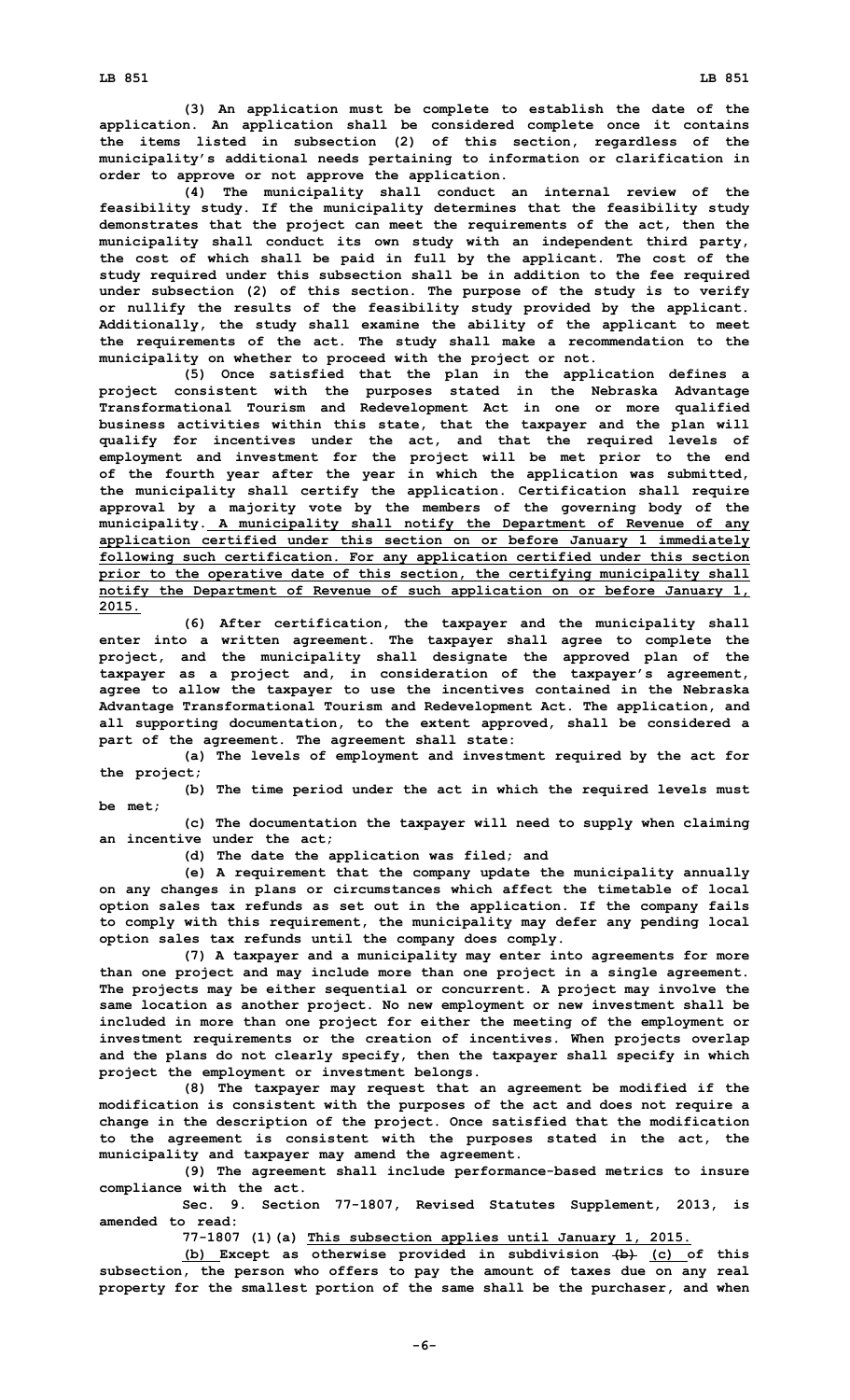**(b) (c) If <sup>a</sup> land bank gives an automatically accepted bid for the real property pursuant to section 19-5217, the land bank shall be the purchaser, regardless of the bid of any other person.**

**(2) (d) If no person bids for <sup>a</sup> less quantity than the whole and no land bank has given an automatically accepted bid pursuant to section 19-5217, the treasurer may sell any real property to any one who will take the whole and pay the taxes and charges thereon.**

**(3) (e) If the homestead is listed separately as <sup>a</sup> homestead, it shall be sold only for the taxes delinquent thereon.**

**(2)(a) This subsection applies beginning January 1, 2015.**

**(b) If <sup>a</sup> land bank gives an automatically accepted bid for real property pursuant to section 19-5217, the land bank shall be the purchaser and no public or private auction shall be held under sections 77-1801 to 77-1863.**

**(c) If no land bank has given an automatically accepted bid pursuant to section 19-5217, the person who offers to pay the amount of taxes, delinquent interest, and costs due on any real property shall be the purchaser.**

**(d) The county treasurer shall announce bidding rules at the beginning of the public auction, and such rules shall apply to all bidders throughout the public auction.**

**(e) The sale, if conducted in <sup>a</sup> round-robin format, shall be conducted in the following manner:**

**(i) At the commencement of the sale, <sup>a</sup> count shall be taken of the number of registered bidders present who want to be eligible to purchase property. Each registered bidder shall only be counted once. If additional registered bidders appear at the sale after the commencement of <sup>a</sup> round, such registered bidders shall have the opportunity to participate at the end of the next following round, if any, as provided in subdivision (v) of this subdivision;**

**(ii) Sequentially enumerated tickets shall be placed in <sup>a</sup> receptacle. The number of tickets in the receptacle for the first round shall equal the count taken in subdivision (i) of this subdivision, and the number of tickets in the receptacle for each subsequent round shall equal the number of the count taken in subdivision (i) of this subdivision plus additional registered bidders as provided in subdivision (v) of this subdivision;**

**(iii) In <sup>a</sup> manner determined by the county treasurer, tickets shall be selected from the receptacle by hand for each registered bidder whereby each ticket has an equal chance of being selected. Tickets shall be selected until there are no tickets remaining in the receptacle;**

**(iv) The number on the ticket selected for <sup>a</sup> registered bidder shall represent the order in which <sup>a</sup> registered bidder may purchase property consisting of one parcel subject to sale from the list per round; and**

**(v) If property listed remains unsold at the end of <sup>a</sup> round, <sup>a</sup> new round shall commence until all property listed is either sold or, if any property listed remains unsold, each registered bidder has consecutively passed on the opportunity to make <sup>a</sup> purchase. Registered bidders who are not present when it is their turn to purchase property shall be considered to have passed on the opportunity to make <sup>a</sup> purchase. At the beginning of the second and any subsequent rounds, the county treasurer shall inquire whether there are additional registered bidders. If additional registered bidders are present, tickets for each such bidder shall be placed in <sup>a</sup> receptacle and selected as provided in subdivisions (ii) through (iv) of this subdivision. The second and any subsequent rounds shall proceed in the same manner and purchase order as the last preceding round, except that any additional registered bidders shall be given the opportunity to purchase at the end of the round in the order designated on their ticket.**

**(f) Any property remaining unsold upon completion of the public auction shall be sold at <sup>a</sup> private sale pursuant to section 77-1814.**

**(g) <sup>A</sup> bidder shall (i) register with the county treasurer prior to participating in the sale, (ii) provide proof that it maintains <sup>a</sup> registered agent for service of process with the Secretary of State if the bidder is <sup>a</sup> foreign corporation, and (iii) pay <sup>a</sup> twenty-five-dollar registration fee. The fee is not refundable upon redemption.**

**Sec. 10. Section 77-1837.01, Revised Statutes Cumulative Supplement, 2012, is amended to read:**

**77-1837.01 The (1) Except as otherwise provided in subsection (2) of this section, the laws in effect on the date of the issuance of <sup>a</sup> tax sale certificate govern all matters related to tax deeds deed proceedings, including noticing and application, and foreclosure proceedings. Changes in**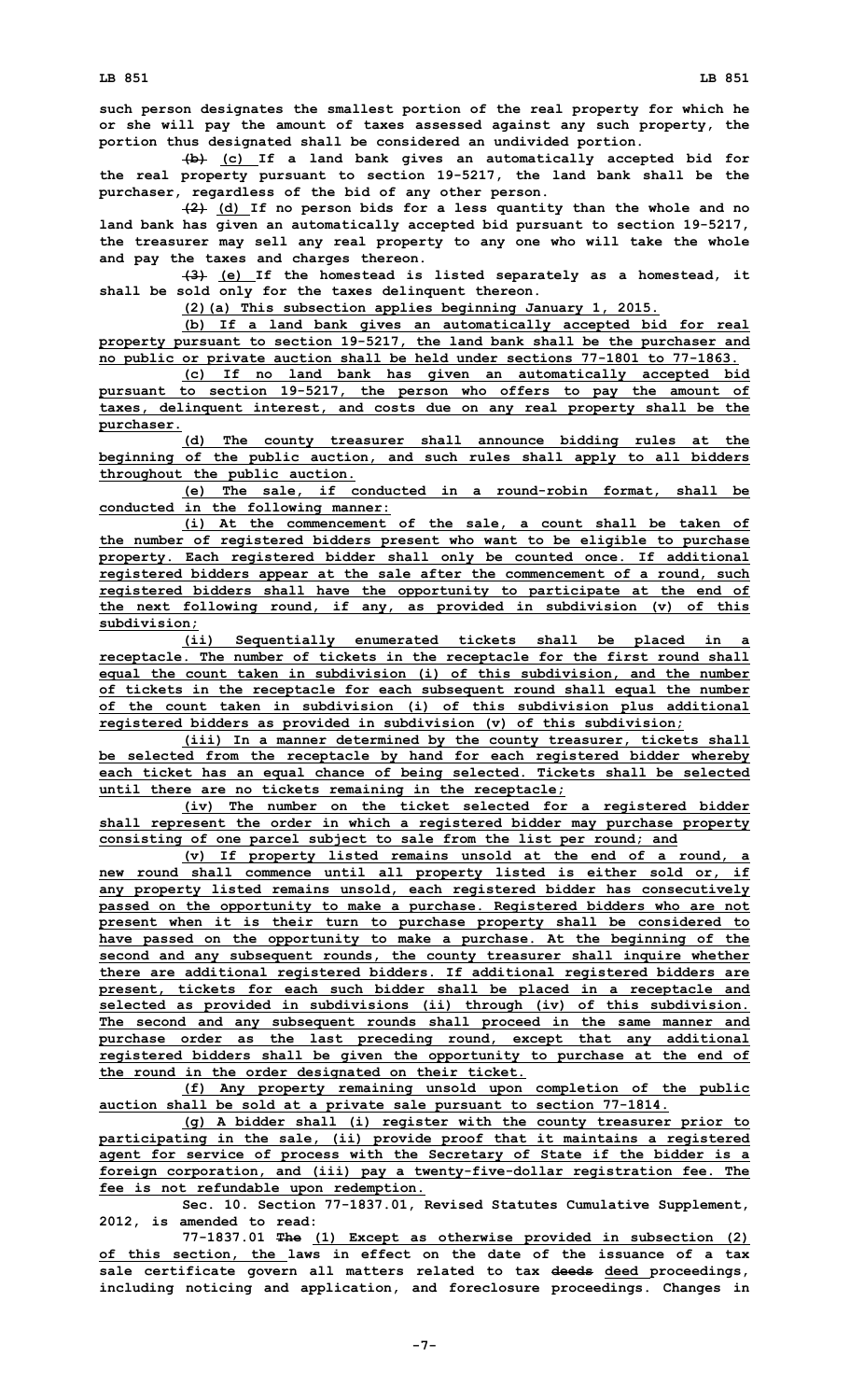**law shall not apply retroactively with regard to the tax sale certificates previously issued.**

**(2) Tax sale certificates sold and issued between January 1, 2010, and December 31, 2014, shall be governed by the laws and statutes that were in effect on December 31, 2009, with regard to all matters relating to tax deed proceedings, including noticing and application, and foreclosure proceedings.**

**Sec. 11. Section 77-2703.01, Reissue Revised Statutes of Nebraska, is amended to read:**

**77-2703.01 (1) The determination of whether <sup>a</sup> sale or use of property or the provision of services is in this state, in <sup>a</sup> municipality that has adopted <sup>a</sup> tax under the Local Option Revenue Act, or in <sup>a</sup> county that has adopted <sup>a</sup> tax under section 13-319 shall be governed by the sourcing rules in sections 77-2703.01 to 77-2703.04.**

**(2) When the property or service is received by the purchaser at <sup>a</sup> business location of the retailer, the sale is sourced to that business location.**

**(3) When the property or service is not received by the purchaser at <sup>a</sup> business location of the retailer, the sale is sourced to the location where receipt by the purchaser or the purchaser's donee, designated as such by the purchaser, occurs, including the location indicated by instructions for delivery to the purchaser or donee, known to the retailer.**

**(4) When subsection (2) or (3) of this section does not apply, the sale is sourced to the location indicated by an address or other information for the purchaser that is available from the business records of the retailer that are maintained in the ordinary course of the retailer's business when use of this address does not constitute bad faith.**

**(5) When subsection (2), (3), or (4) of this section does not apply, the sale is sourced to the location indicated by an address for the purchaser obtained during the consummation of the sale, including the address of <sup>a</sup> purchaser's payment instrument, if no other address is available, when use of this address does not constitute bad faith.**

**(6) When subsection (2), (3), (4), or (5) of this section does not apply, including the circumstance in which the retailer is without sufficient information to apply the rules in any such subsection, then the location will be determined by the address from which property was shipped, from which the digital good was first available for transmission by the retailer, or from which the service was provided disregarding for these purposes any location that merely provided the digital transfer of the product sold.**

**(7) The lease or rental of tangible personal property, other than property identified in subsection (8) or (9) of this section, shall be sourced as follows:**

**(a) For <sup>a</sup> lease or rental that requires recurring periodic payments, the first periodic payment is sourced the same as <sup>a</sup> retail sale in accordance with the provisions of subsections (2) through (6) of this section. Periodic payments made subsequent to the first payment are sourced to the primary property location for each period covered by the payment. The primary property location shall be as indicated by an address for the property provided by the lessee that is available to the lessor from its records maintained in the ordinary course of business when use of this address does not constitute bad faith. The property location shall not be altered by intermittent use at different locations, such as use of business property that accompanies employees on business trips and service calls; and**

**(b) For <sup>a</sup> lease or rental that does not require recurring periodic payments, the payment is sourced the same as <sup>a</sup> retail sale in accordance with the provisions of subsections (2) through (6) of this section.**

**This subsection does not affect the imposition or computation of sales or use tax on leases or rentals based on <sup>a</sup> lump-sum or accelerated basis or on the acquisition of property for lease.**

**(8) The lease or rental of motor vehicles, trailers, semitrailers, or aircraft that do not qualify as transportation equipment under subsection (9) of this section shall be sourced as follows:**

**(a) For <sup>a</sup> lease or rental that requires recurring periodic payments, each periodic payment is sourced to the primary property location. The primary property location shall be as indicated by an address for the property provided by the lessee that is available to the lessor from its records maintained in the ordinary course of business when use of this address does not constitute bad faith. This location shall not be altered by intermittent use at different locations; and**

**(b) For <sup>a</sup> lease or rental that does not require recurring periodic payments, the payment is sourced the same as <sup>a</sup> retail sale in accordance with the provisions of subsections (2) through (6) of this section.**

**This subsection does not affect the imposition or computation of**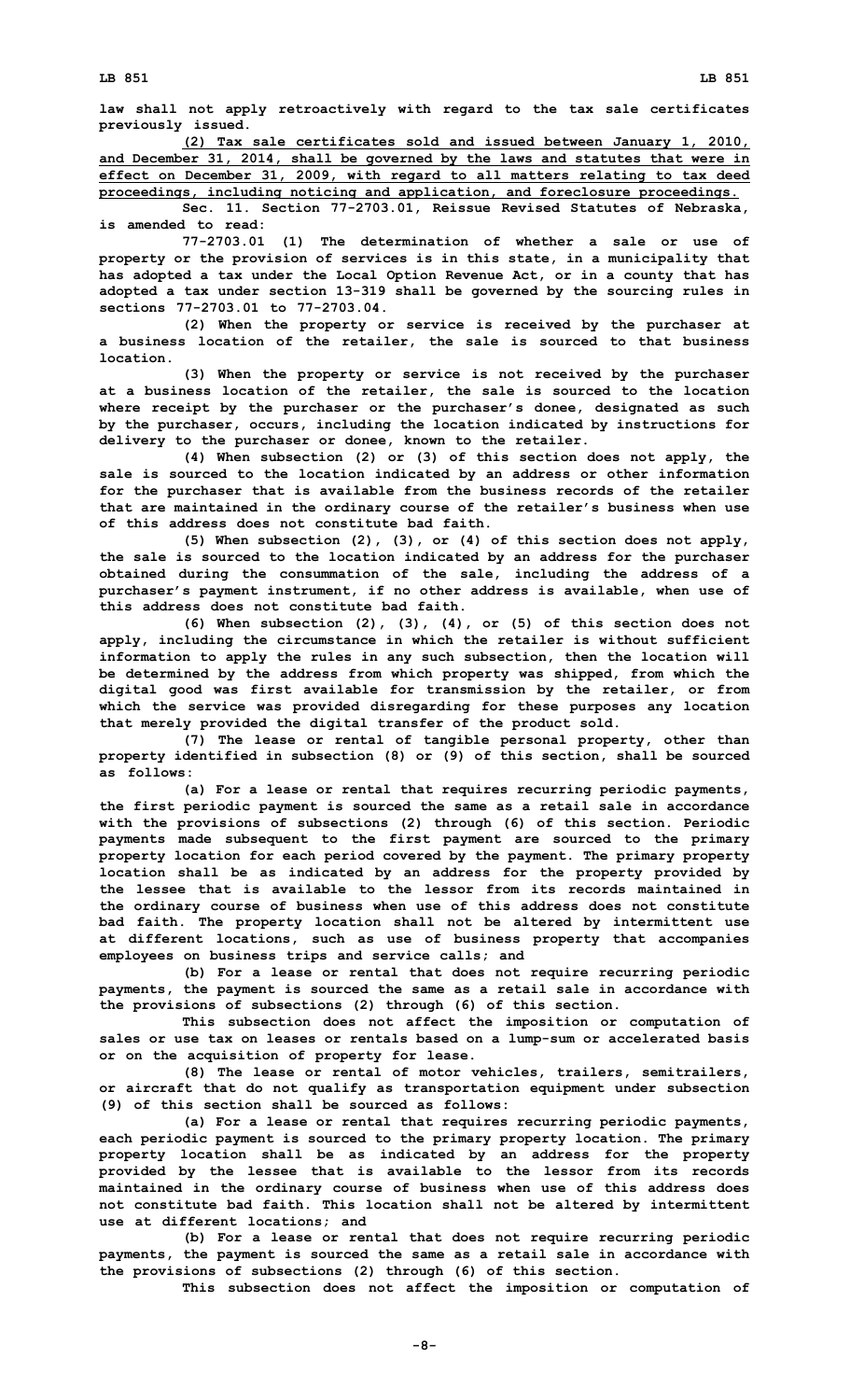**(9) The retail sale, including lease or rental, of transportation equipment shall be sourced the same as <sup>a</sup> retail sale in accordance with subsections (2) through (6) of this section. Transportation equipment means any of the following:**

**(a) Locomotives and railcars that are utilized for the carriage of persons or property in interstate commerce;**

**(b) Trucks and truck-tractors with <sup>a</sup> gross vehicle weight rating of ten thousand one pounds or greater, trailers, semitrailers, or passenger buses that are (i) registered through the International Registration Plan and (ii) operated under authority of <sup>a</sup> carrier authorized and certificated by the United States Department of Transportation or another federal authority to engage in the carriage of persons or property in interstate commerce;**

**(c) Aircraft operated by air carriers authorized and certificated by the United States Department of Transportation or another federal authority or <sup>a</sup> foreign authority to engage in the carriage of persons or property in interstate or foreign commerce; and**

**(d) Containers designed for use on and component parts attached or secured on the items set forth in subdivisions (9)(a) through (c) of this section.**

**(10) For purposes of this section, receive and receipt mean taking possession of tangible personal property, making first use of services, or taking possession or making first use of digital goods, whichever comes first. The terms receive and receipt do not include possession by <sup>a</sup> shipping company on behalf of the purchaser. For purposes of sourcing detective services subject to tax under subdivision (4)(h) of section 77-2701.16, making first use of <sup>a</sup> service shall be deemed to be at the individual's residence, in the case of <sup>a</sup> customer who is an individual, or at the principal place of business, in the case of <sup>a</sup> business customer.**

**(11) The sale, not including lease or rental, of <sup>a</sup> motor vehicle, semitrailer, or trailer as defined in the Motor Vehicle Registration Act shall be sourced to the place of registration of the motor vehicle, semitrailer, or trailer for operation upon the highways of this state or, if no such registration has occurred, the place where such motor vehicle, semitrailer, or trailer is required to be registered.**

**(12) The sale or lease for one year or more of motorboats shall be sourced to the place of registration of the motorboat. The lease of motorboats for less than one year shall be sourced to the point of delivery.**

**Sec. 12. Section 77-2709, Revised Statutes Cumulative Supplement, 2012, is amended to read:**

**77-2709 (1) If the Tax Commissioner is not satisfied with the return or returns of the tax or the amount of tax required to be paid to the state by any person, he or she may compute and determine the amount required to be paid upon the basis of the facts contained in the return or returns or upon the basis of any information within his or her possession or which may come into his or her possession. One or more deficiency determinations of the amount due for one or more than one period may be made. To the amount of the deficiency determination for each period shall be added <sup>a</sup> penalty equal to ten percent thereof or twenty-five dollars, whichever is greater. In making <sup>a</sup> determination, the Tax Commissioner may offset overpayments for <sup>a</sup> period or periods, together with interest on the overpayments, against underpayments for other period or periods, against penalties, and against the interest on the underpayments.**

**The interest on underpayments and overpayments shall be computed in the manner set forth hereinafter.**

**(2) If any person fails to make <sup>a</sup> return, the Tax Commissioner shall make an estimate of the amount of the gross receipts of the person or, as the case may be, of the amount of the total sales, rent, or lease price of property sold, rented, or leased or purchased, by the person, the storage, use, or consumption of which in this state is subject to the use tax. The estimate shall be made for the period or periods in respect to which the person failed to make <sup>a</sup> return and shall be based upon any information which is in the Tax Commissioner's possession or may come into his or her possession. Upon the basis of this estimate, the Tax Commissioner shall compute and determine the amount required to be paid to the state, adding to the sum thus arrived at <sup>a</sup> penalty equal to ten percent thereof or twenty-five dollars, whichever is greater. One or more determinations may be made for one or more than one period.**

**(3) The amount of the determination of any deficiency exclusive of penalties shall bear interest at the rate specified in section 45-104.02, as such rate may from time to time be adjusted, from the twentieth of the month**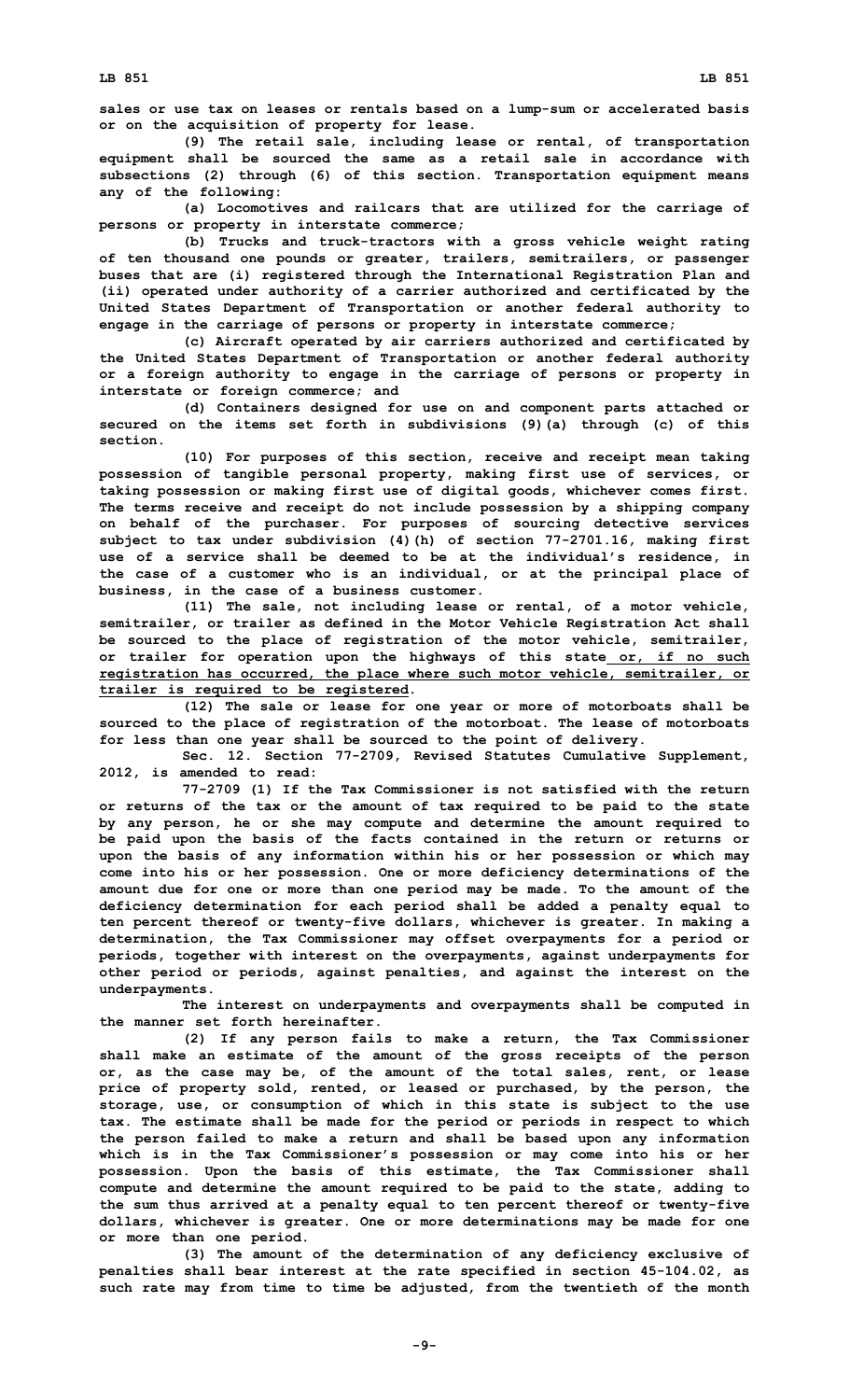**following the period for which the amount should have been returned until the date of payment.**

**(4) If any part of <sup>a</sup> deficiency for which <sup>a</sup> deficiency determination is made is the result of fraud or an intent to evade the Nebraska Revenue Act of 1967 or authorized rules and regulations, <sup>a</sup> penalty of twenty-five percent of the amount of the determination or fifty dollars, whichever is greater, shall be added thereto.**

**(5)(a) Promptly after making his or her determination, the Tax Commissioner shall give to the person written notice of his or her determination.**

**(b) The notice may be served personally or by mail, and if by mail the notice shall be addressed to the person at his or her address as it appears in the records of the Tax Commissioner. In case of service by mail of any notice required by the Nebraska Revenue Act of 1967, the service is complete at the time of deposit in the United States post office.**

**(c) Every notice of <sup>a</sup> deficiency determination shall be personally served or mailed within three years after the last day of the calendar month following the period for which the amount is proposed to be determined or within three years after the return is filed, whichever period expires the later. In the case of failure <sup>a</sup> person failing to make <sup>a</sup> return, filing <sup>a</sup> false or fraudulent return with the intent to evade the sales or use tax, or omitting from <sup>a</sup> return an amount properly includable therein which is in excess of twenty-five percent of the amount of tax stated in the return, every notice of determination shall be mailed or personally served within five six years after the last day of the calendar month following the period for which the amount is proposed to be determined.**

**(d) When, before the expiration of the time prescribed in this section for the mailing of <sup>a</sup> notice of deficiency determination, both the Tax Commissioner and the taxpayer have consented in writing to its mailing after such time, the notice of the deficiency determination may be mailed at any time prior to the expiration of the period agreed upon. The agreed-upon period may be extended by subsequent agreement, in writing, made before the expiration of the period previously agreed upon.**

**(6) When <sup>a</sup> business is discontinued, <sup>a</sup> determination may be made at any time thereafter within the periods specified in this section as to liability arising out of that business, irrespective of whether the determination is issued prior to the due date of the liability as otherwise specified in the Nebraska Revenue Act of 1967.**

**(7) Any person against whom <sup>a</sup> determination is made under subsections (1) and (2) of this section or any person directly interested may petition for <sup>a</sup> redetermination within sixty days after service upon the person of notice thereof. For the purposes of this subsection, <sup>a</sup> person is directly interested in <sup>a</sup> deficiency determination when such deficiency could be collected from such person. If <sup>a</sup> petition for redetermination is not filed within the sixty-day period, the determination becomes final at the expiration of the period.**

**(8) If <sup>a</sup> petition for redetermination is filed within the sixty-day period, the Tax Commissioner shall reconsider the determination and, if the person has so requested in his or her petition, shall grant the person an oral hearing and shall give him or her ten days' notice of the time and place of the hearing. The Tax Commissioner may continue the hearing from time to time as may be necessary.**

**(9) The Tax Commissioner may decrease or increase the amount of the determination before it becomes final, but the amount may be increased only if <sup>a</sup> claim for the increase is asserted by the Tax Commissioner at or before the hearing, upon which assertion the petitioner shall be entitled to <sup>a</sup> thirty-day continuance of the hearing to allow him or her to obtain and produce further evidence applicable to the items upon which the increase is based.**

**(10) The order or decision of the Tax Commissioner upon <sup>a</sup> petition for redetermination shall become final thirty days after service upon the petitioner of notice thereof.**

**(11) All determinations made by the Tax Commissioner under the provisions of subsections (1) and (2) of this section are due and payable at the time they become final. If they are not paid when due and payable, <sup>a</sup> penalty of ten percent of the amount of the determination, exclusive of interest and penalties, shall be added thereto.**

**(12) Any notice required by this section shall be served personally or by mail in the manner prescribed in subsection (5) of this section.**

**Sec. 13. Section 77-2793, Reissue Revised Statutes of Nebraska, is amended to read:**

**77-2793 (1) <sup>A</sup> claim for credit or refund of an overpayment of any income tax imposed by the Nebraska Revenue Act of 1967 shall be filed by the**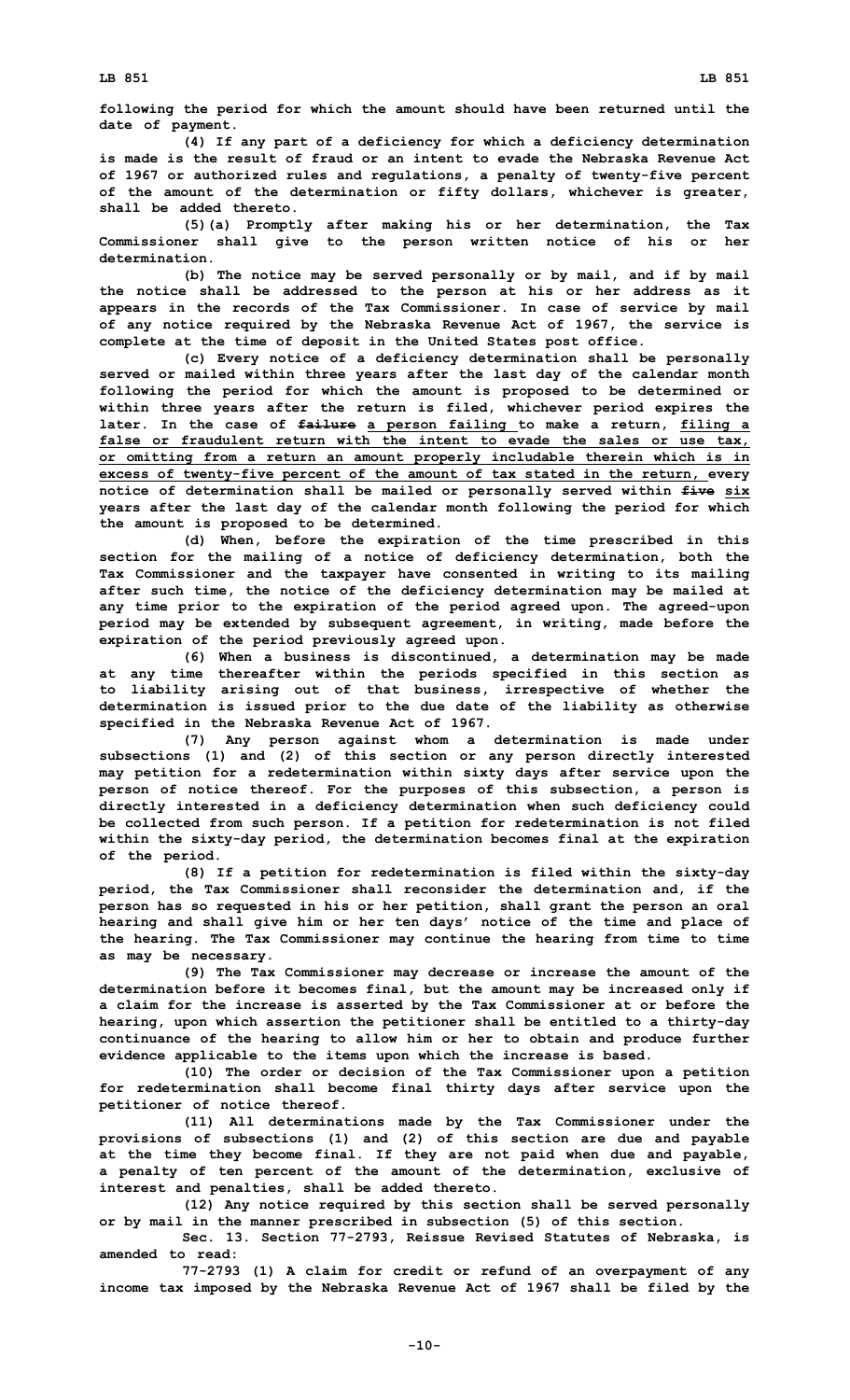**LB 851 LB 851**

**(2) If the <sup>a</sup> claim for credit or refund of an overpayment or for credit or refund of <sup>a</sup> refundable credit is filed by the taxpayer during the applicable three-year period prescribed in subsection (1) of this section, the amount of the credit or refund shall not exceed the portion of the tax paid or any refundable credit allowable within the three years immediately preceding the filing of the claim plus the period of any extension of time for filing the return if such return was filed prior to the end of the extension of time. If the <sup>a</sup> claim for credit or refund of an overpayment is not filed within such the three-year period prescribed in subsection (1) of this section, but is filed within the two-year period prescribed in subsection (1) of this section, the amount of the credit or refund shall not exceed the portion of the tax paid during the two years immediately preceding the filing of the claim. If no claim is filed, the credit or refund shall not exceed the amount which would be allowable under either of the preceding sentences, as the case may be, if <sup>a</sup> claim was filed on the date the credit or refund is allowed.**

**(3) If an agreement for an extension of the period for assessment of income taxes is made within the period prescribed in subsection (1) of this section for the filing of <sup>a</sup> claim for credit or refund, the period for filing claim for credit or for making credit or refund if no claim is filed shall not expire prior to six months after the expiration of the period within which an assessment may be made pursuant to the agreement or any extension thereof.**

**(4) If <sup>a</sup> taxpayer is required by subsection (1) of section 77-2775 to report <sup>a</sup> change or correction in federal adjusted gross income, taxable income, or tax liability reported on his or her federal income tax return, or to report <sup>a</sup> change or correction which is treated in the same manner as if it were an overpayment for federal income tax purposes, or to file an amended return with the Tax Commissioner, <sup>a</sup> claim for credit or refund of any resulting overpayment of tax shall be filed by the taxpayer within two years from the time the notice of such change or correction or such amended return was required to be filed with the Tax Commissioner. If the report or amended return is not filed within the sixty-day period specified in such subsection, interest on any resulting refund or credit shall cease to accrue after such sixtieth day. The amount of such credit or refund shall not exceed the amount of the reduction in tax attributable to such federal change, correction, or items amended on the taxpayer's amended federal income tax return. This subsection shall not affect the time within which or the amount for which a claim for credit or refund may be filed apart from this subsection.**

**(5)(a) If <sup>a</sup> taxpayer is required by subsection (2) of section 77-2775 to report <sup>a</sup> change or correction in the amount of income taxable or tax credit allowable in one or more states and such changes or corrections when reflected in the return filed under the Nebraska Revenue Act of 1967 as most recently amended would result in an overpayment of tax, <sup>a</sup> claim for credit or refund shall be filed by the taxpayer within the earlier of (i) two years from the time the notice of such change or correction or such amended return was required to be filed with the Tax Commissioner or (ii) ten years from the due date of the return.**

**(b) If the report or amended return is not filed within the sixty-day period specified in such subsection, interest on any resulting refund or credit shall cease to accrue after such sixtieth day. The amount of such credit or refund shall not exceed the lesser of (i) the reduction in tax attributable to the change or correction in the amount of income taxable or the credit allowable in such other state in the return filed under the Nebraska Revenue Act of 1967 or (ii) the increase in tax actually paid to such other state or states.**

**(c) This subsection shall not affect the time within which or the amount for which <sup>a</sup> claim for credit or refund may be filed apart from this subsection. This subsection shall apply to changes or corrections which become final on or after May 1, 1993.**

**(6) If the claim for credit or refund relates to an overpayment attributable to <sup>a</sup> net operating loss carryback derived from or connected with Nebraska sources, the claim may be made under rules and regulations prescribed by the Tax Commissioner consistent, to the extent possible under the Nebraska Revenue Act of 1967, with the laws of the United States.**

**(7) For purposes of this section and section 77-2795, <sup>a</sup> timely filed**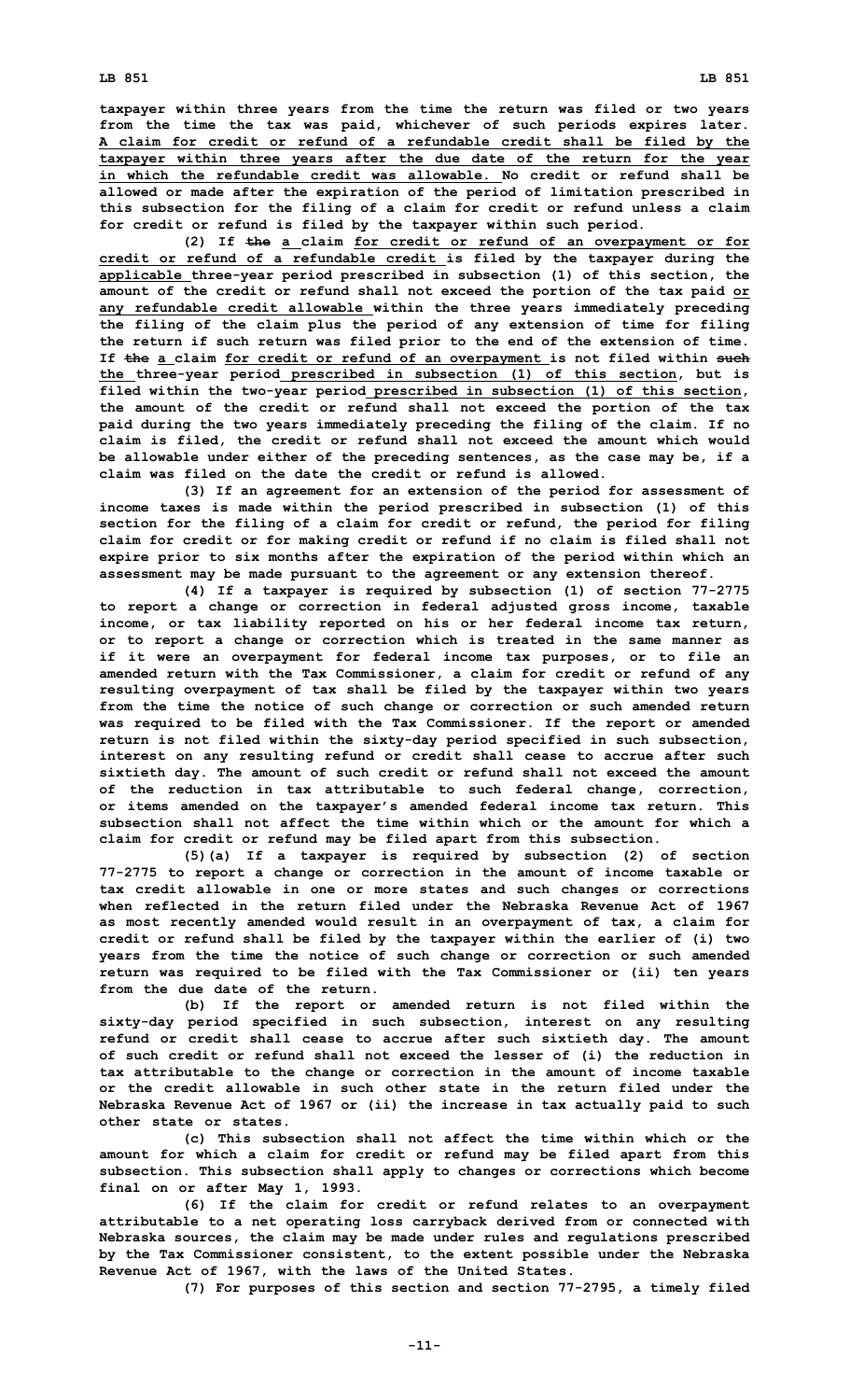**petition for redetermination shall be considered <sup>a</sup> claim for credit or refund filed on the date the notice of deficiency determination was mailed.**

**Sec. 14. Section 77-27,119, Revised Statutes Supplement, 2013, is amended to read:**

**77-27,119 (1) The Tax Commissioner shall administer and enforce the income tax imposed by sections 77-2714 to 77-27,135, and he or she is authorized to conduct hearings, to adopt and promulgate such rules and regulations, and to require such facts and information to be reported as he or she may deem necessary to enforce the income tax provisions of such sections, except that such rules, regulations, and reports shall not be inconsistent with the laws of this state or the laws of the United States. The Tax Commissioner may for enforcement and administrative purposes divide the state into <sup>a</sup> reasonable number of districts in which branch offices may be maintained.**

**(2)(a) The Tax Commissioner may prescribe the form and contents of any return or other document required to be filed under the income tax provisions. Such return or other document shall be compatible as to form and content with the return or document required by the laws of the United States. The form shall have <sup>a</sup> place where the taxpayer shall designate the high school district in which he or she lives and the county in which the high school district is headquartered. The Tax Commissioner shall adopt and promulgate such rules and regulations as may be necessary to insure compliance with this requirement.**

**(b) The State Department of Education, with the assistance and cooperation of the Department of Revenue, shall develop <sup>a</sup> uniform system for numbering all school districts in the state. Such system shall be consistent with the data processing needs of the Department of Revenue and shall be used for the school district identification required by subdivision (a) of this subsection.**

**(c) The proper filing of an income tax return shall consist of the submission of such form as prescribed by the Tax Commissioner or an exact facsimile thereof with sufficient information provided by the taxpayer on the face of the form from which to compute the actual tax liability. Each taxpayer shall include such taxpayer's correct social security number or state identification number and the school district identification number of the school district in which the taxpayer resides on the face of the form. A filing is deemed to occur when the required information is provided.**

**(3) The Tax Commissioner, for the purpose of ascertaining the correctness of any return or other document required to be filed under the income tax provisions, for the purpose of determining corporate income, individual income, and withholding tax due, or for the purpose of making an estimate of taxable income of any person, shall have the power to examine or to cause to have examined, by any agent or representative designated by him or her for that purpose, any books, papers, records, or memoranda bearing upon such matters and may by summons require the attendance of the person responsible for rendering such return or other document or remitting any tax, or any officer or employee of such person, or the attendance of any other person having knowledge in the premises, and may take testimony and require proof material for his or her information, with power to administer oaths or affirmations to such person or persons.**

**(4) The time and place of examination pursuant to this section shall be such time and place as may be fixed by the Tax Commissioner and as are reasonable under the circumstances. In the case of <sup>a</sup> summons, the date fixed for appearance before the Tax Commissioner shall not be less than twenty days from the time of service of the summons.**

**(5) No taxpayer shall be subjected to unreasonable or unnecessary examinations or investigations.**

**(6) Except in accordance with proper judicial order or as otherwise provided by law, it shall be unlawful for the Tax Commissioner, any officer or employee of the Tax Commissioner, any person engaged or retained by the Tax Commissioner on an independent contract basis, any person who pursuant to this section is permitted to inspect any report or return or to whom <sup>a</sup> copy, an abstract, or <sup>a</sup> portion of any report or return is furnished, any employee of the State Treasurer or the Department of Administrative Services, or any other person to divulge, make known, or use in any manner the amount of income or any particulars set forth or disclosed in any report or return required except for the purpose of enforcing sections 77-2714 to 77-27,135. The officers charged with the custody of such reports and returns shall not be required to produce any of them or evidence of anything contained in them in any action or proceeding in any court, except on behalf of the Tax Commissioner in an action or proceeding under the provisions of the tax law to which he or she is <sup>a</sup> party or on behalf of any party to any action or proceeding under such**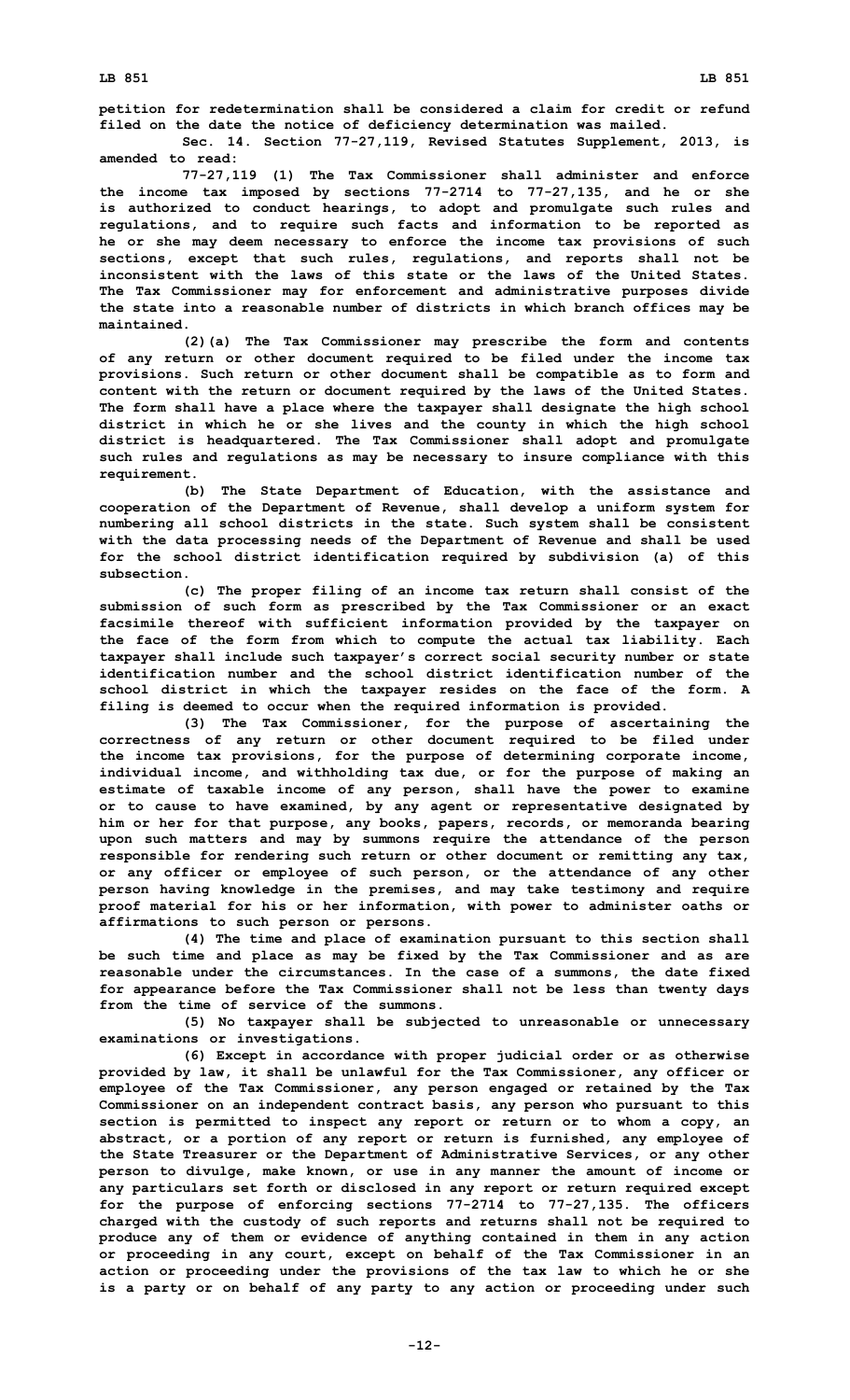**sections when the reports or facts shown thereby are directly involved in such action or proceeding, in either of which events the court may require the production of, and may admit in evidence, so much of such reports or of the facts shown thereby as are pertinent to the action or proceeding and no more. Nothing in this section shall be construed (a) to prohibit the delivery to <sup>a</sup> taxpayer, his or her duly authorized representative, or his or her successors, receivers, trustees, personal representatives, administrators, assignees, or guarantors, if directly interested, of <sup>a</sup> certified copy of any return or report in connection with his or her tax, (b) to prohibit the publication of statistics so classified as to prevent the identification of particular reports or returns and the items thereof, (c) to prohibit the inspection by the Attorney General, other legal representatives of the state, or <sup>a</sup> county attorney of the report or return of any taxpayer who brings an action to review the tax based thereon, against whom an action or proceeding for collection of tax has been instituted, or against whom an action, proceeding, or prosecution for failure to comply with the Nebraska Revenue Act of 1967 is being considered or has been commenced, (d) to prohibit furnishing to the Nebraska Workers' Compensation Court the names, addresses, and identification numbers of employers, and such information shall be furnished on request of the court, (e) to prohibit the disclosure of information and records to <sup>a</sup> collection agency contracting with the Tax Commissioner pursuant to sections 77-377.01 to 77-377.04, (f) to prohibit the disclosure of information pursuant to section 77-27,195, 77-4110, or 77-5731, (g) to prohibit the disclosure to the Public Employees Retirement Board of the addresses of individuals who are members of the retirement systems administered by the board, and such information shall be furnished to the board solely for purposes of its administration of the retirement systems upon written request, which request shall include the name and social security number of each individual for whom an address is requested, (h) to prohibit the disclosure of information to the Department of Labor necessary for the administration of the Employment Security Law, the Contractor Registration Act, or the Employee Classification Act, (i) to prohibit the disclosure to the Department of Motor Vehicles of tax return information pertaining to individuals, corporations, and businesses determined by the Department of Motor Vehicles to be delinquent in the payment of amounts due under agreements pursuant to the International Fuel Tax Agreement Act, and such disclosure shall be strictly limited to information necessary for the administration of the act, or (j) to prohibit the disclosure under section 42-358.08, 43-512.06, or 43-3327 to any court-appointed individuals, the county attorney, any authorized attorney, or the Department of Health and Human Services of an absent parent's address, social security number, amount of income, health insurance information, and employer's name and address for the exclusive purpose of establishing and collecting child, spousal, or medical support, or (k) to prohibit the disclosure to the Department of Insurance of information pertaining to authorization for, and use of, tax credits under the New Markets Job Growth Investment Act. Information so obtained shall be used for no other purpose. Any person who violates this subsection shall be guilty of <sup>a</sup> felony and shall upon conviction thereof be fined not less than one hundred dollars nor more than five hundred dollars, or be imprisoned not more than five years, or be both so fined and imprisoned, in the discretion of the court and shall be assessed the costs of prosecution. If the offender is an officer or employee of the state, he or she shall be dismissed from office and be ineligible to hold any public office in this state for <sup>a</sup> period of two years thereafter.**

**(7) Reports and returns required to be filed under income tax provisions of sections 77-2714 to 77-27,135 shall be preserved until the Tax Commissioner orders them to be destroyed.**

**(8) Notwithstanding the provisions of subsection (6) of this section, the Tax Commissioner may permit the Secretary of the Treasury of the United States or his or her delegates or the proper officer of any state imposing an income tax, or the authorized representative of either such officer, to inspect the income tax returns of any taxpayer or may furnish to such officer or his or her authorized representative an abstract of the return of income of any taxpayer or supply him or her with information concerning an item of income contained in any return or disclosed by the report of any investigation of the income or return of income of any taxpayer, but such permission shall be granted only if the statutes of the United States or of such other state, as the case may be, grant substantially similar privileges to the Tax Commissioner of this state as the officer charged with the administration of the income tax imposed by sections 77-2714 to 77-27,135.**

**(9) Notwithstanding the provisions of subsection (6) of this section, the Tax Commissioner may permit the Postal Inspector of the United**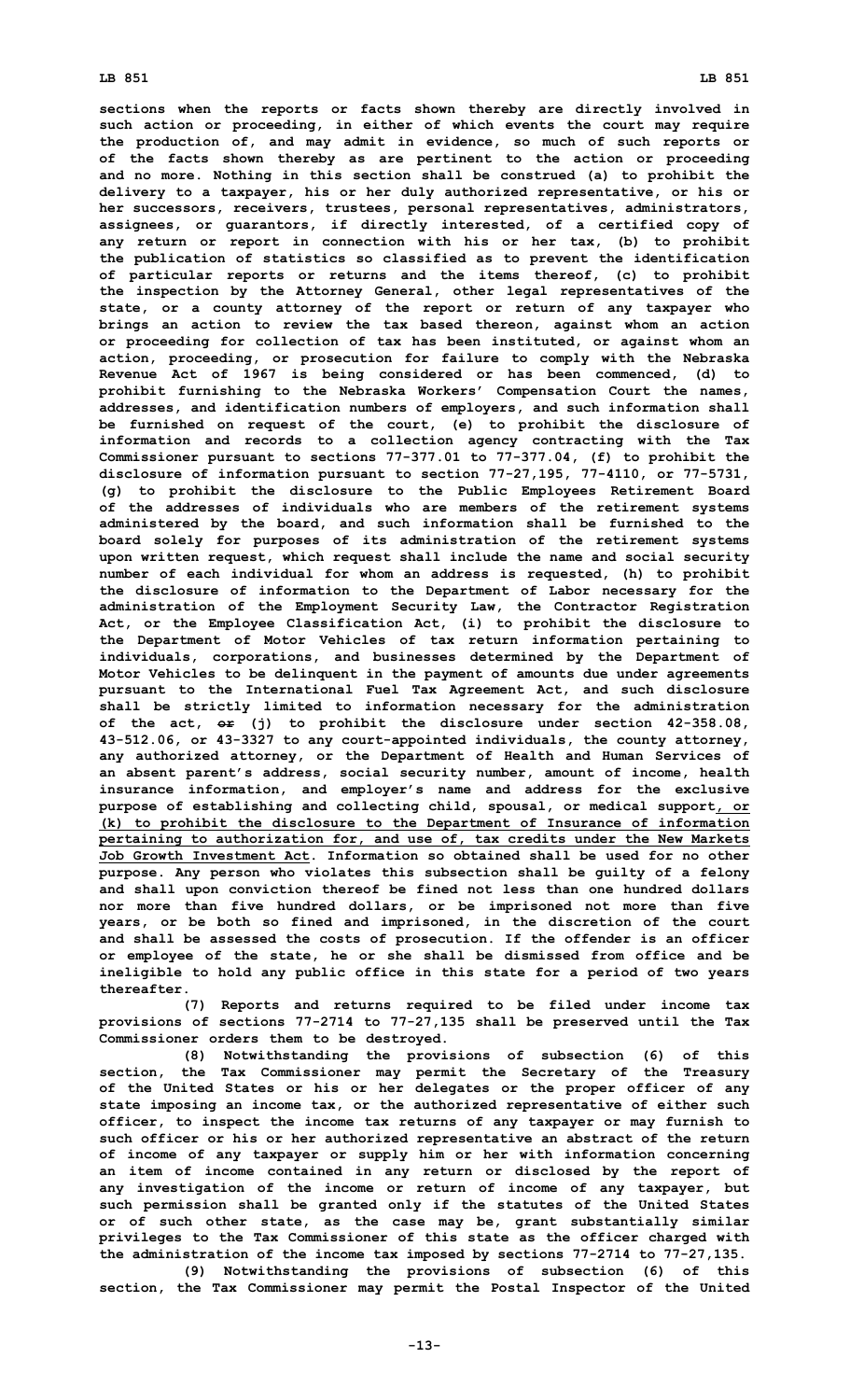**(10)(a) Notwithstanding the provisions of subsection (6) of this section, the Tax Commissioner shall, upon written request by the Auditor of Public Accounts or the Legislative Performance Audit Committee, make tax returns and tax return information open to inspection by or disclosure to officers and employees of the Auditor of Public Accounts or employees of the office of Legislative Audit for the purpose of and to the extent necessary in making an audit of the Department of Revenue pursuant to section 50-1205 or 84-304. The Auditor of Public Accounts or office of Legislative Audit shall statistically and randomly select the tax returns and tax return information to be audited based upon <sup>a</sup> computer tape provided by the Department of Revenue which contains only total population documents without specific identification of taxpayers. The Tax Commissioner shall have the authority to approve the statistical sampling method used by the Auditor of Public Accounts or office of Legislative Audit. Confidential tax returns and tax return information shall be audited only upon the premises of the Department of Revenue. All audit workpapers pertaining to the audit of the Department of Revenue shall be stored in <sup>a</sup> secure place in the Department of Revenue.**

**(b) No officer or employee of the Auditor of Public Accounts or office of Legislative Audit employee shall disclose to any person, other than another officer or employee of the Auditor of Public Accounts or office of Legislative Audit whose official duties require such disclosure or as provided in subsections (2) and (3) of section 50-1213, any return or return information described in the Nebraska Revenue Act of 1967 in a form which can be associated with or otherwise identify, directly or indirectly, <sup>a</sup> particular taxpayer.**

**(c) Any person who violates the provisions of this subsection shall be guilty of <sup>a</sup> Class IV felony and, in the discretion of the court, may be assessed the costs of prosecution. The guilty officer or employee shall be dismissed from employment and be ineligible to hold any position of employment with the State of Nebraska for <sup>a</sup> period of two years thereafter. For purposes of this subsection, officer or employee shall include <sup>a</sup> former officer or employee of the Auditor of Public Accounts or former employee of the office of Legislative Audit.**

**(11) For purposes of subsections (10) through (13) of this section:**

**(a) Tax returns shall mean any tax or information return or claim for refund required by, provided for, or permitted under sections 77-2714 to 77-27,135 which is filed with the Tax Commissioner by, on behalf of, or with respect to any person and any amendment or supplement thereto, including supporting schedules, attachments, or lists which are supplemental to or part of the filed return;**

**(b) Return information shall mean:**

**(i) <sup>A</sup> taxpayer's identification number and (A) the nature, source, or amount of his or her income, payments, receipts, deductions, exemptions, credits, assets, liabilities, net worth, tax liability, tax withheld, deficiencies, overassessments, or tax payments, whether the taxpayer's return was, is being, or will be examined or subject to other investigation or processing or (B) any other data received by, recorded by, prepared by, furnished to, or collected by the Tax Commissioner with respect to <sup>a</sup> return or the determination of the existence or possible existence of liability or the amount of liability of any person for any tax, penalty, interest, fine, forfeiture, or other imposition or offense; and**

**(ii) Any part of any written determination or any background file document relating to such written determination; and**

**(c) Disclosures shall mean the making known to any person in any manner a return or return information.**

**(12) The Auditor of Public Accounts or the Legislative Auditor shall (a) notify the Tax Commissioner in writing thirty days prior to the beginning of an audit of his or her intent to conduct an audit, (b) provide an audit plan, and (c) provide <sup>a</sup> list of the tax returns and tax return information identified for inspection during the audit.**

**(13) The Auditor of Public Accounts or the office of Legislative Audit shall, as <sup>a</sup> condition for receiving tax returns and tax return information: (a) Subject employees involved in the audit to the same confidential information safeguards and disclosure procedures as required of Department of Revenue employees; (b) establish and maintain <sup>a</sup> permanent**